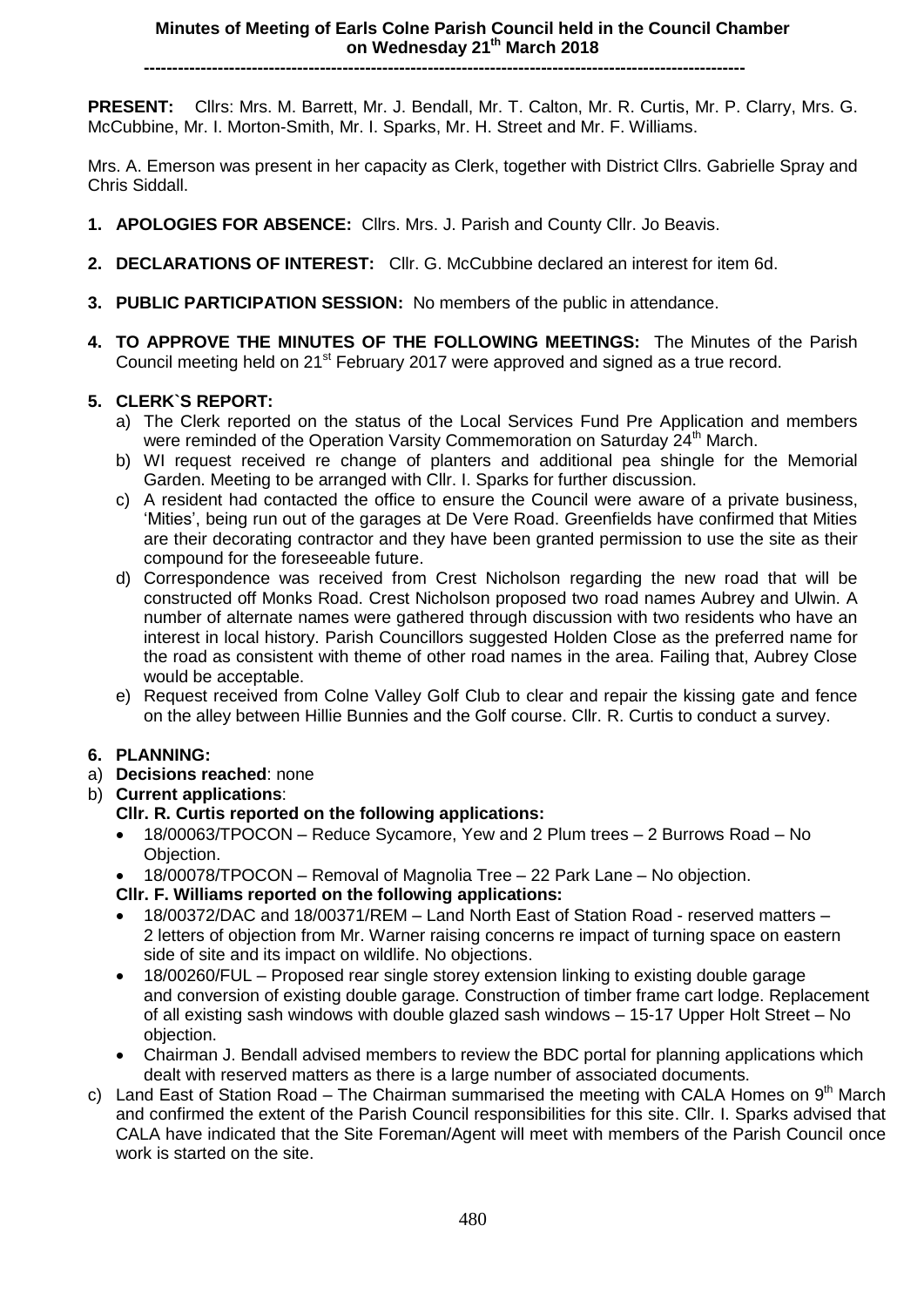- d) Land West of Station Road The Chairman referred members to the minutes of the meeting held with Gladman, Robin Waters and David Brown on 9<sup>th</sup> March.
- e) Monthly Planning Responsibility Cllr. I. Sparks to take responsibility for April and Cllr. T. Calton for May. Clerk to prepare rota for June 18–May 19.
- f) Cllr. G. Spray to advise dates for the planning committees for 'Land Rear of Tey Road' and 'Land West of Station Road' and for when the respective Officer's Reports will be available.
- **7. MEMBERS' REPORTS:** Cllr. R. Curtis reported on the latest Passenger Transport Meeting held on  $12<sup>th</sup>$  March which provides an overview of public transport for the area.
- **8. LOCAL PLAN REVIEW AND HISTORIC S106 ALLOCATION:** Members discussed current plan and agreed changes to be submitted to BDC for the 2019 plan. It was agreed to investigate the following further 1) layout and costings for new playground scheme for 3-6 year olds at Reuben Walk and suggestions for enhancements to Recreation Playground provision, 2) costings for renovations to Village Sign, 3) costings and site identification for additional village noticeboard, 4) quote for playground fence at Recreation Club, 5) introduction of noticeboard/signage detailing history of village and 6) quote for complete weed, feed and reseed of village greens.
- **9. CHURCH HILL PARKING:** Members discussed issues caused by cars parking on Church Hill during school pick up and drop off times – 2 residents had raised concerns and a petition had been received from residents of Church Hill. Cllr. G. Spray summarised correspondence that had been received from a further resident on speeding in the village and parking on Church Hill. Cllr. I. Sparks advised Members of action taken to date raising the issues to Essex Police. Cllr. I. Sparks to request face to face meeting with Police as response to date has been unsatisfactory. Members agreed that preventative action will move problem elsewhere and any resolution will be the responsibility of Highways.
- **10. MAY BANK HOLIDAY TWINNING AND HIGH STREET EVENT:** Chairman confirmed that Parish Council members should make themselves available on Friday 4th May to greet our French visitors and requested if any member would like to deliver a short welcome in French to advise the Clerk. Members confirmed that they were pleased to support the proposed High Street event on that weekend.
- **11. ANNUAL REPORT:** Cllr. P. Clarry suggested that we continue with previous year's format. Members to be contacted with specific requirements for the report. Cllr. I. Morton-Smith to assist with editing content. Cllr. I. Sparks reminded members that they will need to report on their areas of responsibility at the Annual Parish Meeting.
- **12. DATA PROTECTION OFFICER:** Discussed requirement to appoint a Data Protection Officer as part of the new regulations which take effect  $25<sup>th</sup>$  May. Clerk to discuss appointment of DPO and training with Colne Engaine, White Colne and Halstead Town Clerks.
- **13. ESSEX VILLAGE OF THE YEAR:** Members agreed to enter the competition again this year.
- **14. 'THE BATTLES OVER' BELL RINGING:** Members discussed 'The Battles Over' and agreed that they would be happy for the bells to be rung on the evening of  $11<sup>th</sup>$  November.
- **15. REPORT ON MEETING WITH JAMES CLEVERLY MP:** Chairman noted key observations from meeting held with James Cleverly MP on 2<sup>nd</sup> March.

#### **16. COMMUNITY WORKER:**

- a) Members reviewed items reported by Community Worker. Cllrs. J. Bendall and I. Sparks to discuss provision of additional salt bins further and report back to council. Cllr. J. Bendall to raise issue with condition of green at mini roundabout with Highways. Clerk to cost purchasing a litter bin for Millennium green, to arrange for locks to be installed/repaired on the telephone box on the green and at the public conveniences and to follow up with Community Worker on maintenance of Oliver's sponsored flower bed.
- b) Members reviewed training requirements for our new Part Time Community Worker and approved costings.